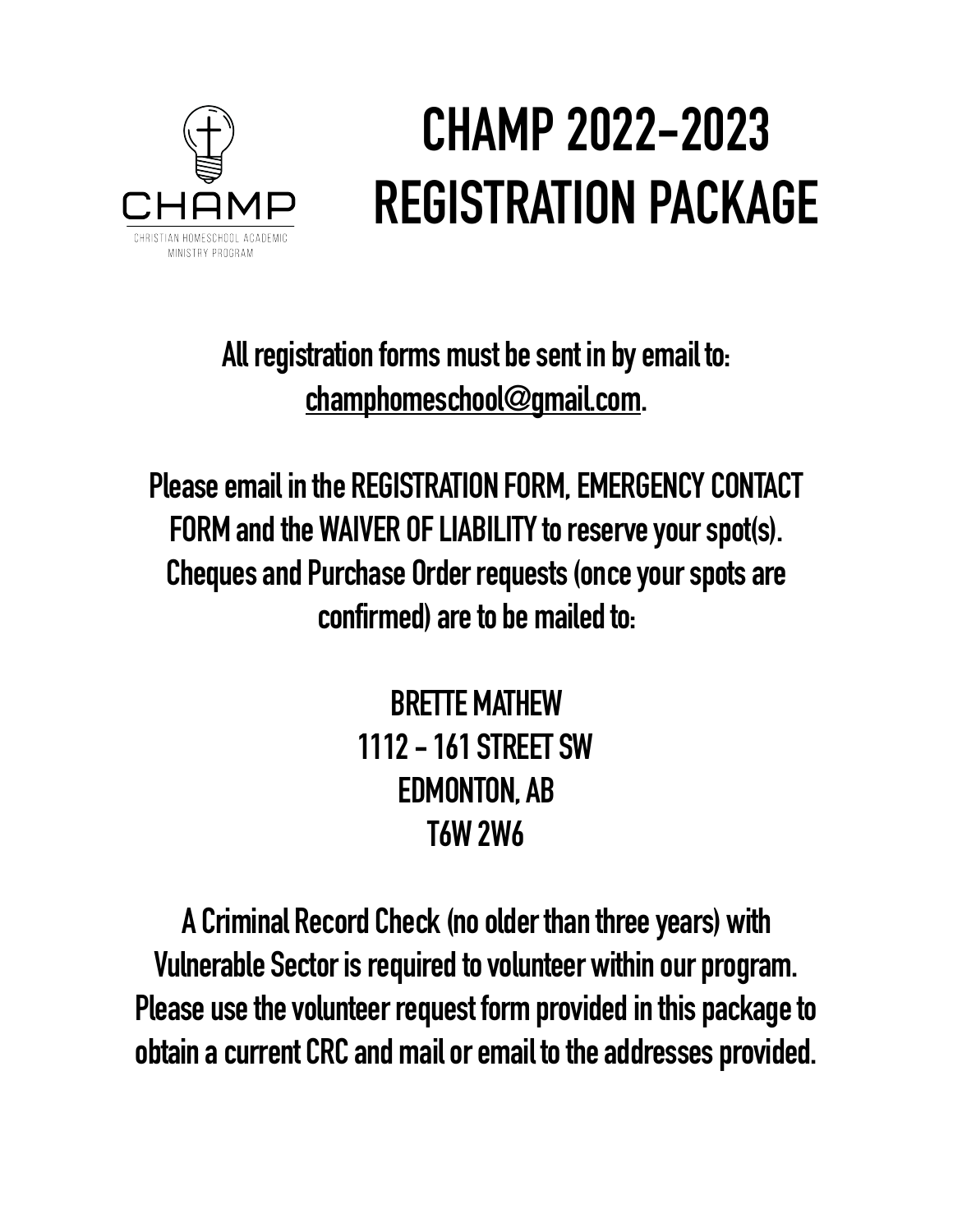

# **IMPORTANT INFORMATION**

#### **LOCATION: CHURCH IN THE VINE 12345 - 149 STREET EDMONTON, AB T5L 2J5**

- **TIME: 9:30AM 3:00PM ON THURSDAYS**
- **DATES: SEPTEMBER 22 DECEMBER 15 (OMIT NOVEMBER 10) JANUARY 12 - MAY 11 (OMIT APRIL 6) TRACK AND FUN DAY: TBA IN MAY/JUNE**

#### **FEE SCHEDULE: (DOES NOT INCLUDE NON-REFUNDABLE \$35 REGISTRATION FEE PER STUDENT)**

 **GRADES 1-9 \$650.00/year ( \$ 325.00 per term)** 

**REFUND POLICY: Once a cheque has been cashed, NO refund (full or in part) of that payment is available, unless the position can be filled by another student. If the position can be filled, a refund will be issued on a pro-rated basis. The REGISTRATION FEE IS NON-REFUNDABLE.** 

**RETURNED CHEQUE POLICY: Cheques returned by the bank for any reason will be levied a non-negotiable processing fee of \$35 per cheque.** 

**VOLUNTEER SHIFT REQUIREMENTS: Parents are required to work volunteer shifts in the CHAMP program, to be determined yearly dependent on the # of families – approximately 20 hours per year. CHAMP requires 4 undated \$75.00 volunteer deposit cheques (per family), which will be used toward paying an alternate volunteer, if a parent is unable to fulfill their shift. Approximate value of each shift is \$75.00.** 

#### PLEASE NOTE: A CRIMINAL RECORD CHECK, WITH VULNERABLE SECTOR, IS REQUIRED TO VOLUNTEER AT CHAMP. PROCESSING TIMES (as well as cost) MAY VARY between INDIVIDUAL POLICE STATIONS.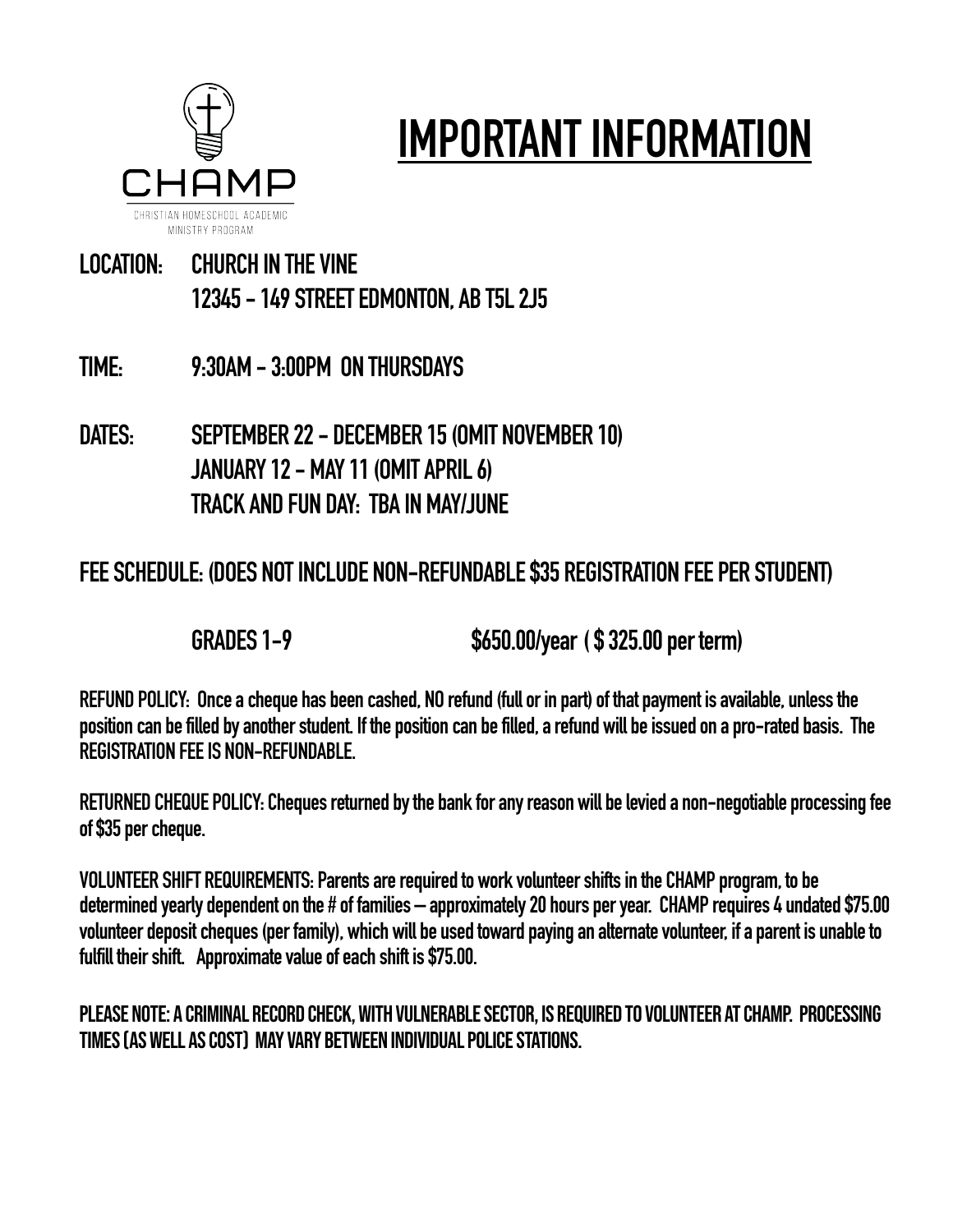

# **IMPORTANT INFORMATION Continued**

#### **CHAMP ILLNESS POLICY:**

**Your child's health and safety is one of our top priorities. We ask that if your child is unwell and has shown signs of sickness, such as those listed below, in the last 24 hours that, for their well-being and the well-being of the other students, they stay home from Champ until their symptoms subside.** 

**Factors and Symptoms consist of but aren't limited to:** 

- **-Fever of 37.8 or higher**
- **-Vomiting and Diarrhea**
- **-Runny(yellow or green) Nose**
- **-Unexplained skin rash, itchy head(lice), or open skin/mouth sores**
- **-Persistent cough or sneezing (Allergies and Asthma are the exception)**
- **-Individual(s) with a known communicable disease**

**If any individual demonstrates any of the above symptoms while under the care of a Champ team member, we ask that a parent/ guardian immediately come pick up their child.**

**Champ is officially a "nut free zone" and we ask that all lunches and snacks be nut free.**

**Our policy and stance on covid19 and other measures moving forward is that we come under God as our governing authority and will submit to Him with all decisions moving forward.** 

**Thank you for your understanding and for partnering with us to keep our children safe and healthy.**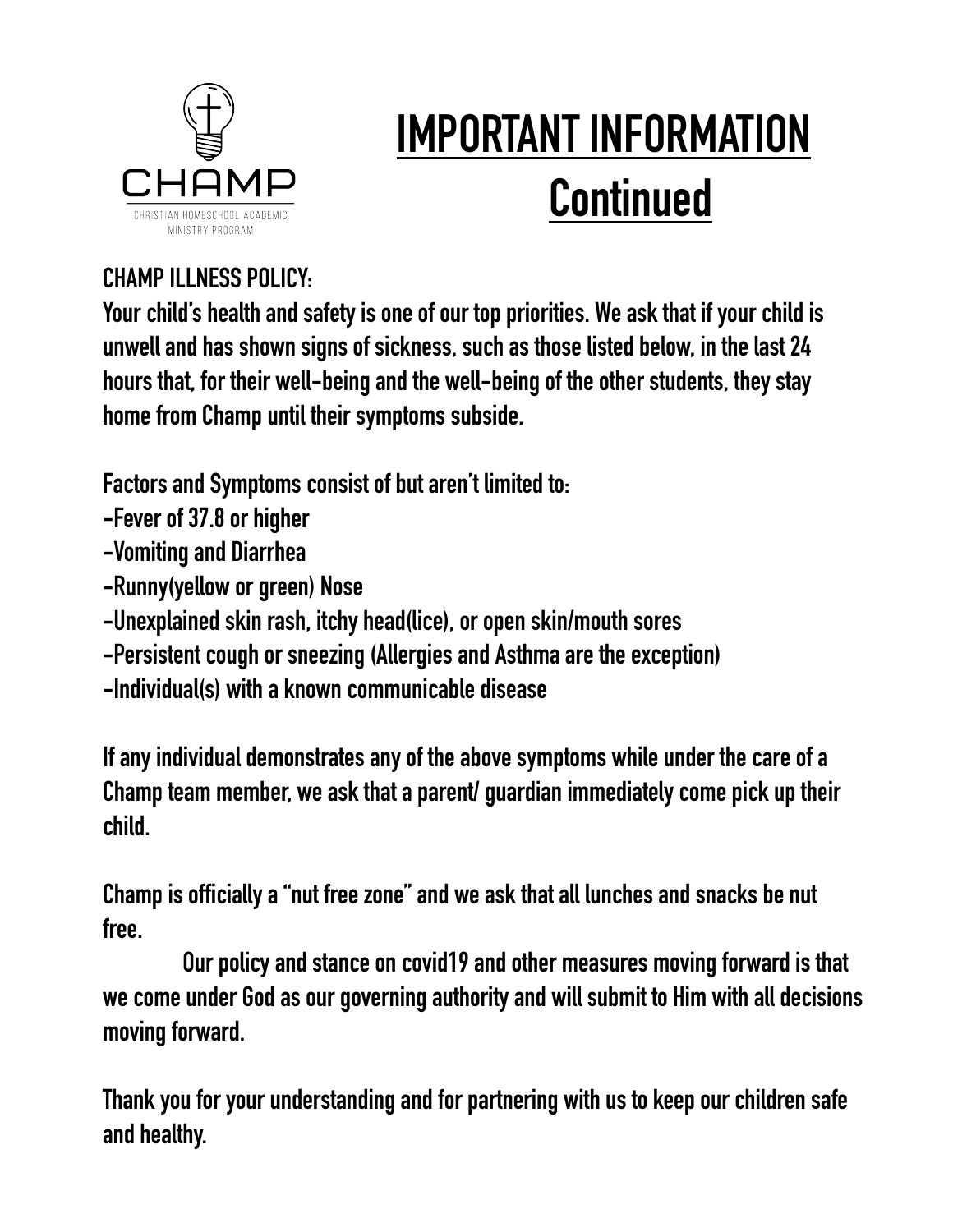

### **Registration Form (2022-2023) Christian Homeschool Academic Ministry Program**

**[www.champhomeschool.ca](http://www.champhomeschool.ca)**

**Return forms to: champhomeschool@gmail.com** 

**CRC** 

| <b>FAMILY NAME</b>                                                                                                              | PARENT GUARDIAN(S)__________________________ |  |
|---------------------------------------------------------------------------------------------------------------------------------|----------------------------------------------|--|
|                                                                                                                                 |                                              |  |
| PHONE                                                                                                                           |                                              |  |
| EMAIL<br><u> 1980 - Jan Samuel Barbara, margaret e populazion del control del control del control del control de la control</u> |                                              |  |
| <b>SCHOOL BOARD</b>                                                                                                             |                                              |  |

| <b>STUDENT NAME</b> | <b>GRADE</b> | <b>BIRTHDATE</b><br>(MM/DD/YY) |
|---------------------|--------------|--------------------------------|
|                     |              |                                |
|                     |              |                                |
|                     |              |                                |
|                     |              |                                |
|                     |              |                                |

#### **PARENT SERVICE COMMITMENT**

**I understand that, as a parent/legal guardian of a CHAMP student, I will SIGN UP for my family's VOLUNTEER shifts on the ALLOCATED DATE. I will be responsible to find an alternative parent to cover my shift, if I am unable to be present. If a parent cannot switch shifts with me, I must find a replacement parent. CHAMP will use one of my VOLUNTEER cheques to pay that parent. I understand that the shift requirements are subject to the number of families registered in any given year and may change according to the needs of CHAMP, at the discretion of the board. I further UNDERSTAND that any volunteer who fulfills a shift is required to have a current criminal record check, with vulnerable sector, on file with champ.** 

**I have read, understood, and will abide by CHAMP policies. my signature indicates that I have discussed the above with all parent/guardians of registered children, and that we are in agreement.** 

**SIGNATURE\_\_\_\_\_\_\_\_\_\_\_\_\_\_\_\_\_\_\_\_\_\_\_\_\_\_\_\_\_\_\_\_\_\_\_\_\_\_\_\_\_\_\_ DATE \_\_\_\_\_\_\_\_\_\_\_\_\_\_\_**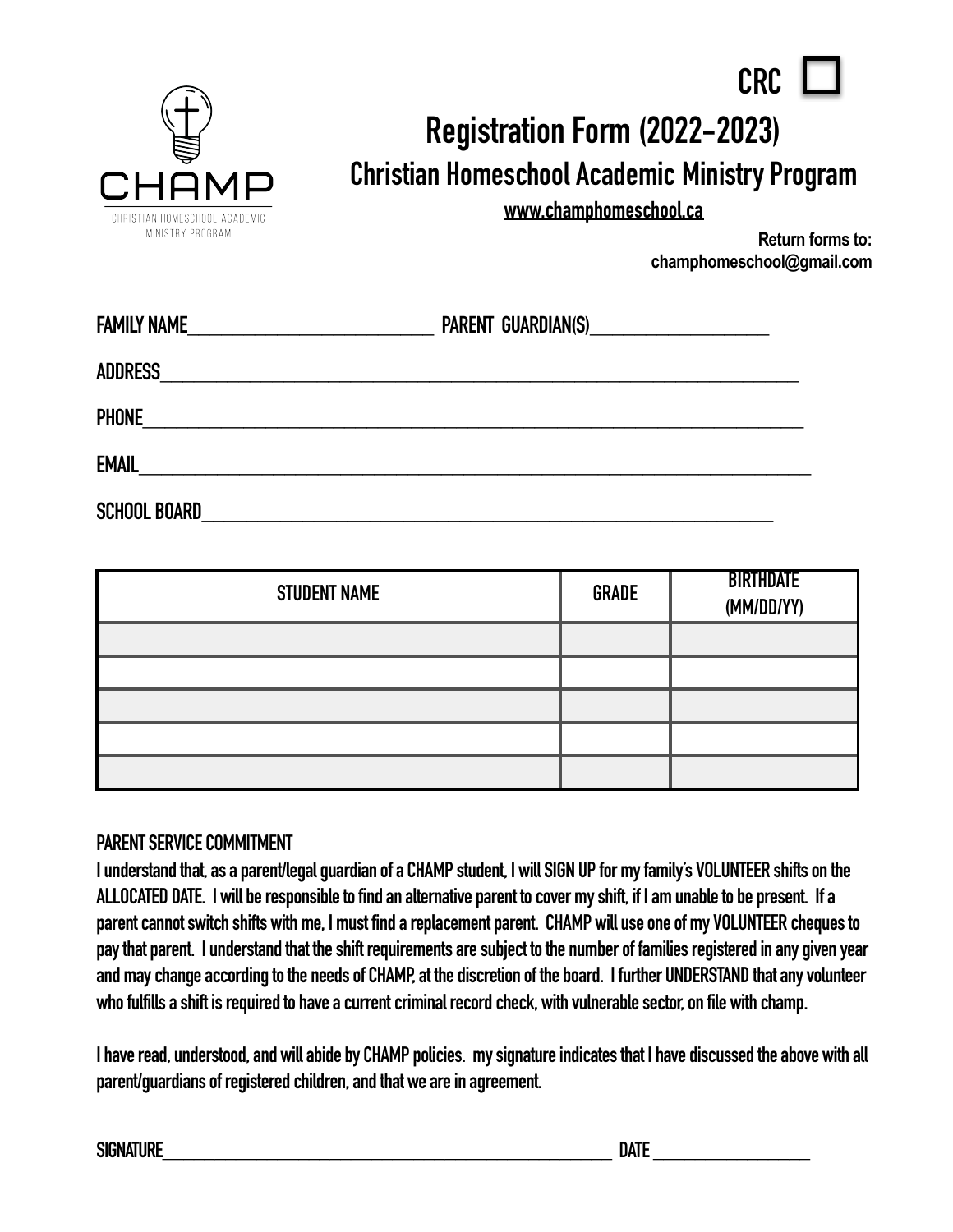

### **EMERGENCY CONTACT Form (2022-2023) Christian Homeschool Academic Ministry Program COMPLETE ONE PER FAMILY PLEASE**

|                                                                                       | ,我们也不能在这里的时候,我们也不能在这里的时候,我们也不能会不能会不能会不能会不能会不能会不能会不能会不能会不能会。<br>第2012章 我们的时候,我们的时候,我们的时候,我们的时候,我们的时候,我们的时候,我们的时候,我们的时候,我们的时候,我们的时候,我们的时候,我们的时候,我                                                                                      |
|---------------------------------------------------------------------------------------|--------------------------------------------------------------------------------------------------------------------------------------------------------------------------------------------------------------------------------------|
|                                                                                       |                                                                                                                                                                                                                                      |
|                                                                                       |                                                                                                                                                                                                                                      |
|                                                                                       | $AHC \#(S)$                                                                                                                                                                                                                          |
|                                                                                       | MEDICAL OR ALLERGIC NEEDS <b>with a strategies and a strategies of the strategies of the strategies of the strategies of the strategies of the strategies of the strategies of the strategies of the strategies of the strategie</b> |
|                                                                                       |                                                                                                                                                                                                                                      |
| <b>EMERGENCY CONTACTS: (THESE PERSONS WILL ALSO BE PERMITTED TO PICK UP STUDENTS)</b> |                                                                                                                                                                                                                                      |
|                                                                                       |                                                                                                                                                                                                                                      |
|                                                                                       |                                                                                                                                                                                                                                      |
|                                                                                       | I HEREBY GIVE PERMISSION FOR MY CHILD(ren) TO BE TREATED by medical personnel IN the CASE OF an EMERGENCY                                                                                                                            |
|                                                                                       |                                                                                                                                                                                                                                      |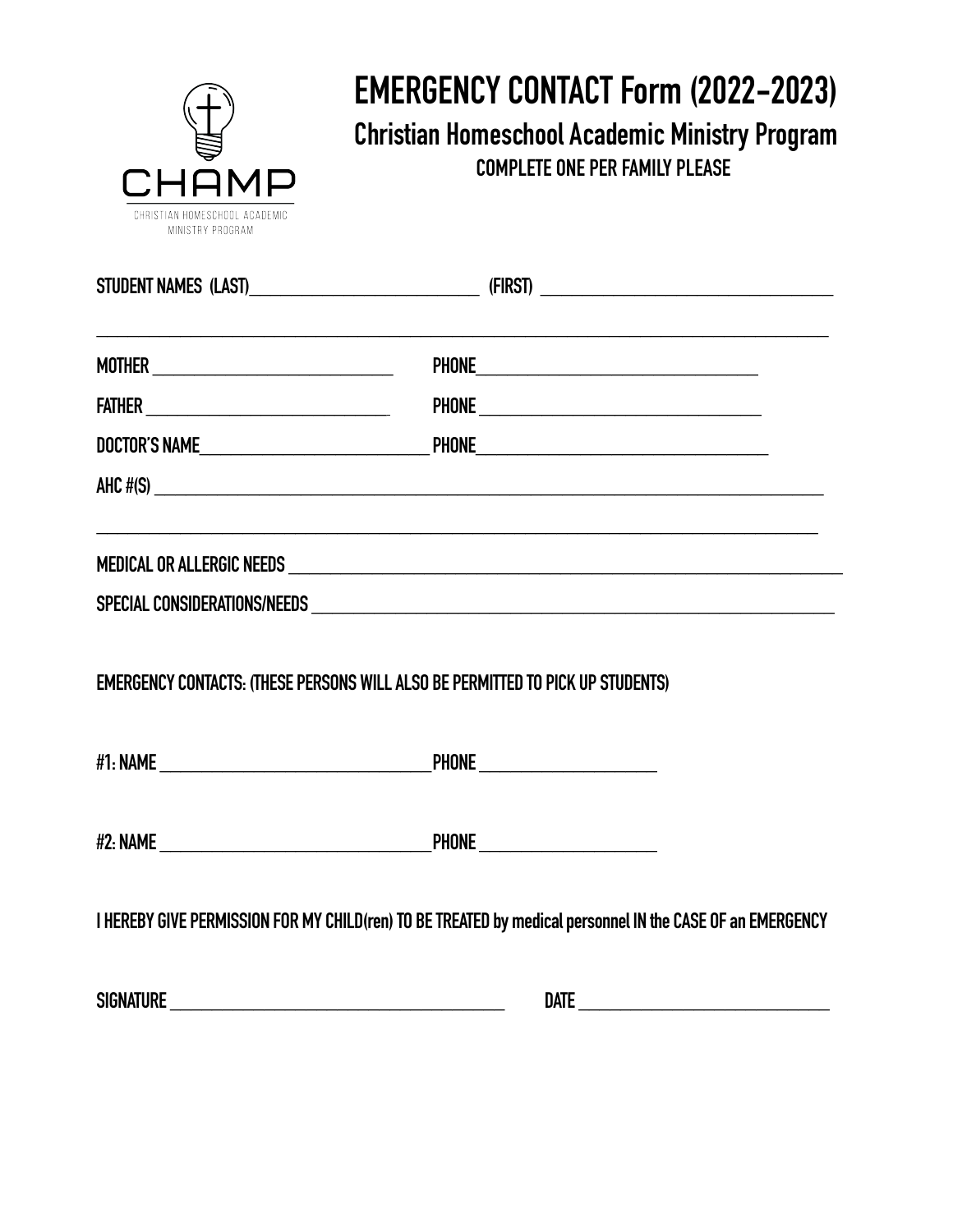

### **WAIVER Form (2022-2023) Christian Homeschool Academic Ministry Program COMPLETE ONE PER FAMILY PLEASE**

The undersigned understands that there are inherent risks involved in the activities offered by the Christian Homeschool Academic Ministry Program (CHAMP), and fully accepts and fully assumes all risks and hazards and the possibility of personal injury, death, property damage or loss resulting from general negligence on the part of CHAMP, its members/participants, teachers, coaches/ instructors, employees and volunteers, with the exception of claims arising from the gross negligence of the said persons, or an insurable motor vehicle accident.

In consideration of CHAMP agreeing to provide their programs, including activities noted and not noted, on the signed registration forms, the undersigned, for myself, my children, members of my family, my administrators, executors, successors and assigns, hereby waive all rights and claims and release CHAMP, their members/participants, teachers, coaches/instructors, employees and volunteers, from all liability with respect to any injury, (including death) or property loss or damage (including loss by fire or theft) and all damages, losses, costs and expenses suffered or incurred by me or members of my family in any way arising from or during any activity or event organized or instructed by CHAMP or the use or occupation of CHAMP properties, whether or not caused by the general negligence of CHAMP, their members/participants, teachers, coaches/instructors, employees or volunteers, with the exception of claims arising from the gross negligence of the said persons, or an insurable motor vehicle accident. I agree to indemnify and hold harmless CHAMP, their members/participants, teachers, coaches/instructors, employees and volunteers from and against any demand, action, suit or proceeding of every kind and nature whatsoever with respect to such injury or property loss or damage, with the exception of claims arising from the gross negligence of the said persons, or an insurable motor vehicle accident.

Furthermore, I agree to follow all health & safety guidelines set out by CHAMP policy to provide a safe environment for all students and families involved in the CHAMP program and follow the duties assigned when completing volunteer shifts.

By registering their children, parents give permission to CHAMP:

1)- To publish photos of their children, during participation of CHAMP activities, for advertisement or the website, without receiving financial compensation of rights of ownership.

2)- To distribute names, phone numbers, email addresses and students level to registered CHAMP families and teachers.

\_\_\_\_\_\_\_\_\_\_\_\_\_\_\_\_\_\_\_\_\_\_\_\_\_\_\_\_\_\_\_\_\_\_\_\_\_\_\_\_\_\_\_\_\_\_\_\_\_\_\_\_\_\_\_\_\_\_\_\_\_\_\_\_\_\_\_\_\_\_\_\_\_\_

\_\_\_\_\_\_\_\_\_\_\_\_\_\_\_\_\_\_\_\_\_\_\_\_\_\_\_\_\_\_\_\_\_\_\_\_\_\_\_\_\_\_\_\_\_\_\_\_\_\_\_\_\_\_\_\_\_\_\_\_\_\_\_\_\_\_\_\_\_\_\_\_\_\_

3)- To share medical and educational information with teachers and parents who work VOLUNTEER shifts.

#### **PARENT/LEGAL GUARDIAN INFORMATION**

**NAME: \_\_\_\_\_\_\_\_\_\_\_\_\_\_\_\_\_\_\_\_\_\_\_\_\_\_\_\_\_\_\_\_\_\_\_\_\_\_\_\_\_\_\_\_\_\_\_\_\_\_\_** 

**SIGNATURE: \_\_\_\_\_\_\_\_\_\_\_\_\_\_\_\_\_\_\_\_\_\_\_\_\_\_\_\_\_\_\_\_\_\_\_\_\_ DATE: \_\_\_\_\_\_\_\_\_\_\_\_\_\_\_\_\_\_\_\_\_\_\_\_\_\_\_\_\_\_\_\_** 

**NAME(S) OF REGISTERED STUDENTS:**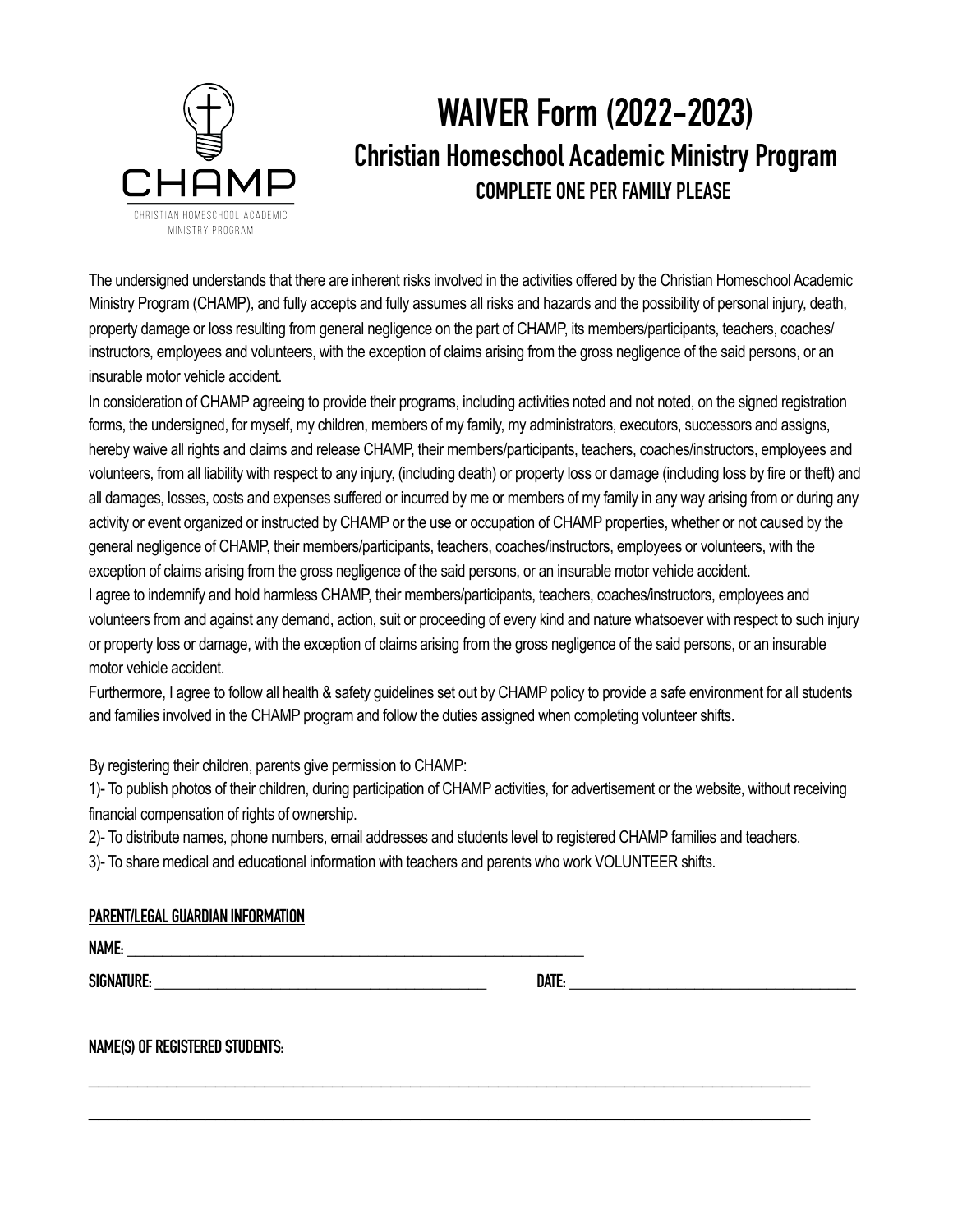

# **Payment INFORMATION**

### **\*REGISTRATION WILL NOT BE COMPLETE WITHOUT FULL PAYMENT\***

### **THERE ARE THREE PAYMENT OPTIONS:**

**OPTION 1: TWO POST-DATED CHEQUES. (\$325.00 per cheque) THE DATES ON THE CHEQUES MUST BE OCTOBER 6, 2022 AND FEBRUARY 2, 2023.** 

**OPTION 2: COMPLETED PO REQUEST AND CHEQUE FOR REMAINDER OF FEES. AS PER THE GOVERNMENT OF ALBERTA MANDATES, TRADITIONAL STUDENTS (PARENT-DIRECTED) CAN CLAIM UP TO A MAXIMUM OF \$425.00 for group lessons. If you would like us to request a purchase order for that amount, the PO request form must be filled out and a cheque written for the remainder.** 

**OPTION 3: E-TRANSFER to [champhomeschool@gmail.com](mailto:champhomeschool@gmail.com)  \*\* with the exception of the mandatory volunteer cheques.** 

| <b>CHEQUES REQUIRED:</b><br>LJ REGISTRATION FEE, \$35/STUDENT (DATED JUNE 13, 2022) |
|-------------------------------------------------------------------------------------|
| PAYMENT 1 CHEQUE/PAYMENT OPTION (DATED OCTOBER 6, 2022)                             |
| LJ PAYMENT 2 CHEQUE/PAYMENT OPTION (DATED FEBRUARY 2, 2023)                         |
| LA VOLUNTEER CHEQUES \$75.00 EACH (UNDATED)                                         |
|                                                                                     |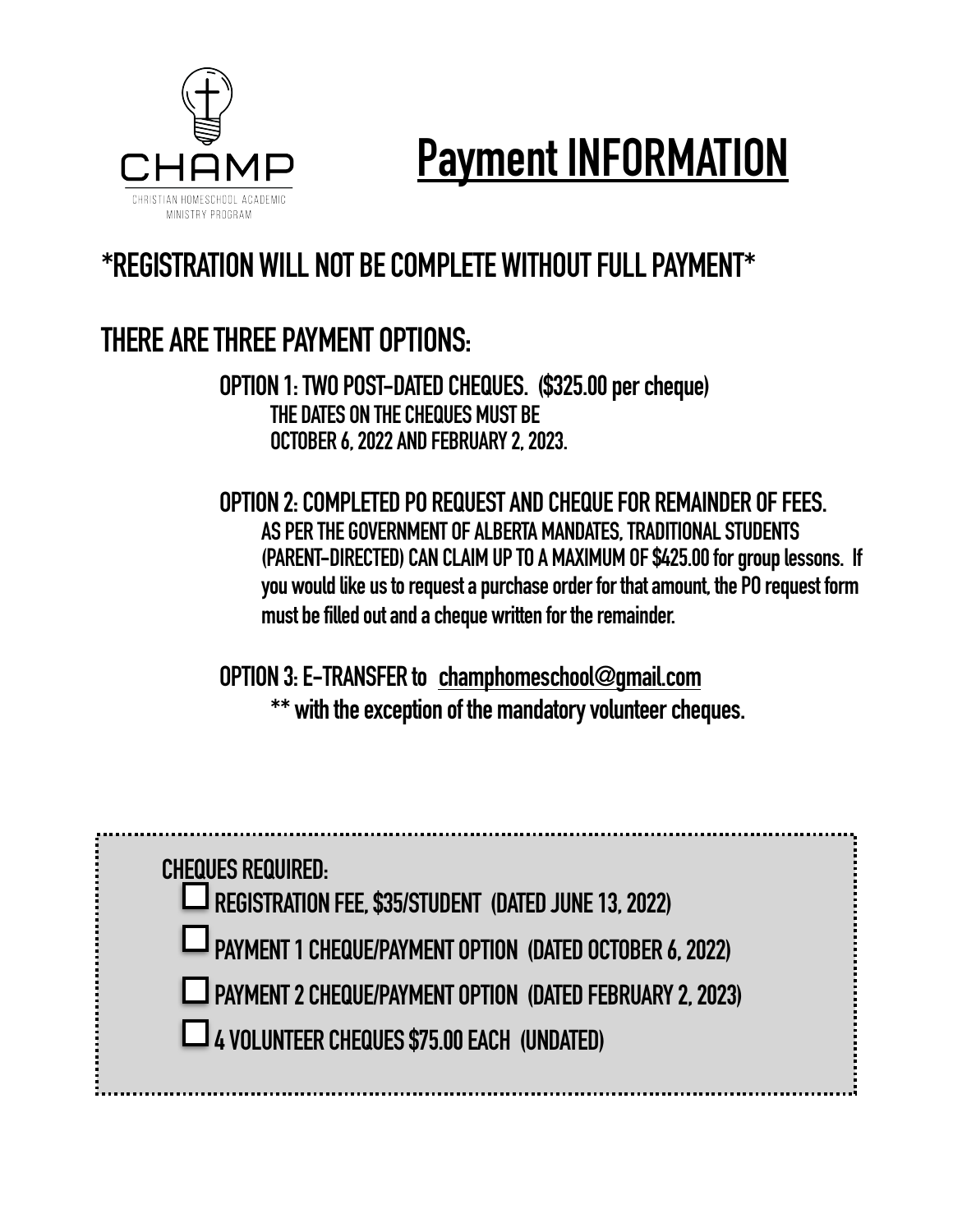

## **Purchase order request (ONE PER STUDENT GRADE 1-9)**

| <b>STUDENT NAME:</b>                                |                                                         |                |
|-----------------------------------------------------|---------------------------------------------------------|----------------|
| <b>BIRTHDATE:</b><br>Purchase order requested from: | <u> 1989 - Johann Barnett, fransk politik (d. 1989)</u> |                |
|                                                     |                                                         | (school board) |
| Amount requested: ______                            |                                                         |                |
| Group classes taught:<br><b>ART</b>                 | <b>SCIENCE</b>                                          | <b>DRAMA</b>   |
| <b>PHYS ED</b>                                      | <b>BIBLICAL FOUNDATIONS</b>                             |                |
|                                                     |                                                         |                |
| signed                                              |                                                         | date           |

**\*\*\*please note: you should also take a copy of this PO request to your facilitator to have in their records for your program plan\*\*\***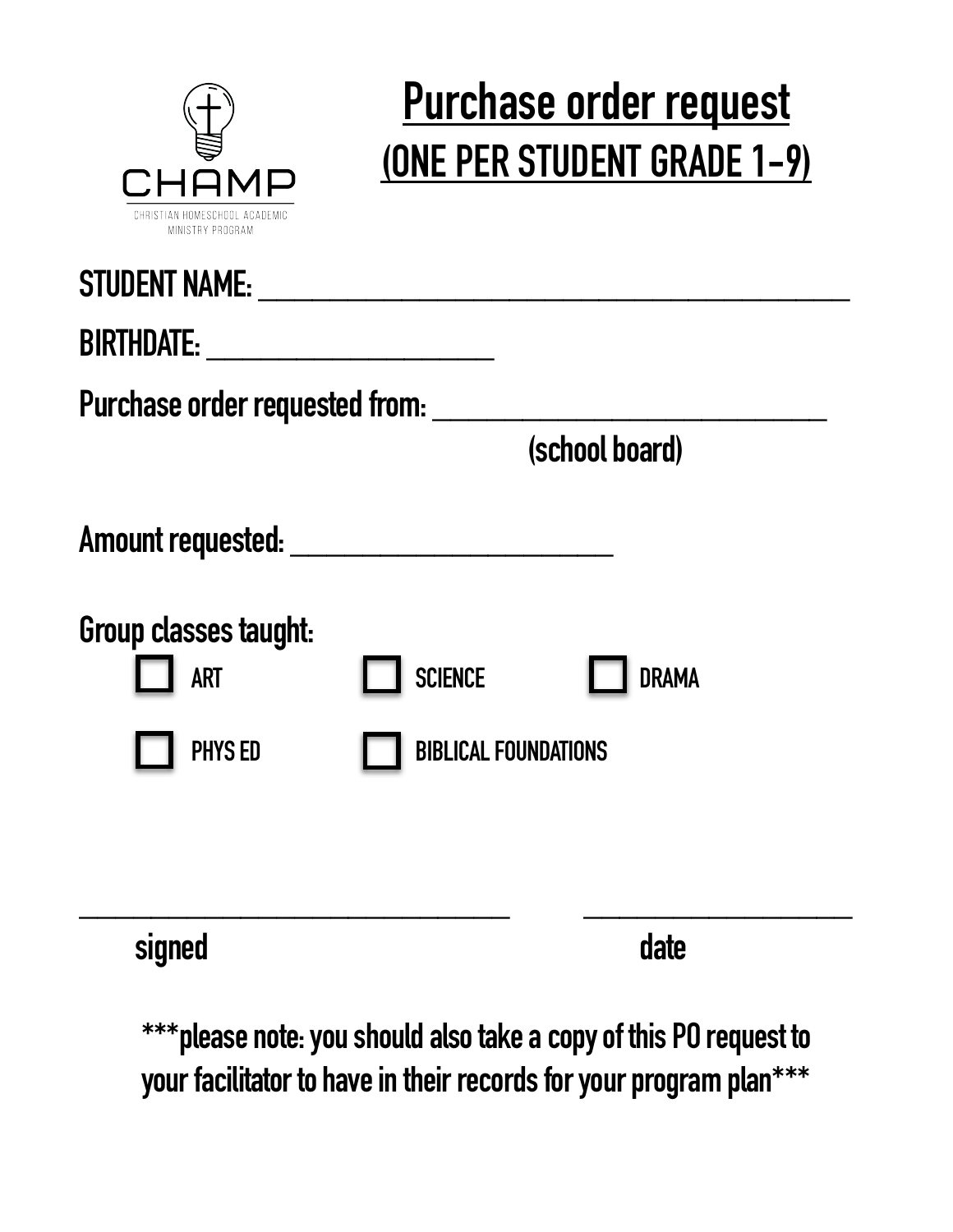

## **CLASS SCHEDULE**

| <b>TIME</b>   | <b>LEVEL 1</b>                        | <b>LEVEL 2</b>                        | <b>LEVEL 3</b>                        | <b>LEVEL 4</b>                        | <b>LEVEL 5</b>                        |
|---------------|---------------------------------------|---------------------------------------|---------------------------------------|---------------------------------------|---------------------------------------|
| 9:30-10:25    | <b>PHYS ED</b>                        | <b>BIBLICAL</b><br><b>FOUNDATIONS</b> | <b>SCIENCE</b>                        | <b>ART</b>                            | <b>DRAMA</b>                          |
| 10:30-11:25   | <b>SCIENCE</b>                        | PHYS ED                               | <b>DRAMA</b>                          | <b>BIBLICAL</b><br><b>FOUNDATIONS</b> | <b>ART</b>                            |
| 11:30-12:25   | <b>ART</b>                            | <b>SCIENCE</b>                        | PHYS ED                               | <b>DRAMA</b>                          | <b>BIBLICAL</b><br><b>FOUNDATIONS</b> |
| 12:30-12:55   | <<<<< LUNCH >>>>>                     |                                       |                                       |                                       |                                       |
| $1:00-1:55$   | <b>DRAMA</b>                          | <b>ART</b>                            | <b>BIBLICAL</b><br><b>FOUNDATIONS</b> | <b>PHYS ED</b>                        | <b>SCIENCE</b>                        |
| $2:00 - 2:55$ | <b>BIBLICAL</b><br><b>FOUNDATIONS</b> | <b>DRAMA</b>                          | <b>ART</b>                            | <b>SCIENCE</b>                        | PHYS ED                               |

**\*\*\*PLEASE NOTE: Levels will be determined based on registration numbers. New students will be added from the waiting list on a first come,** 

**first-serve basis, as openings are available in each level. \*\*\***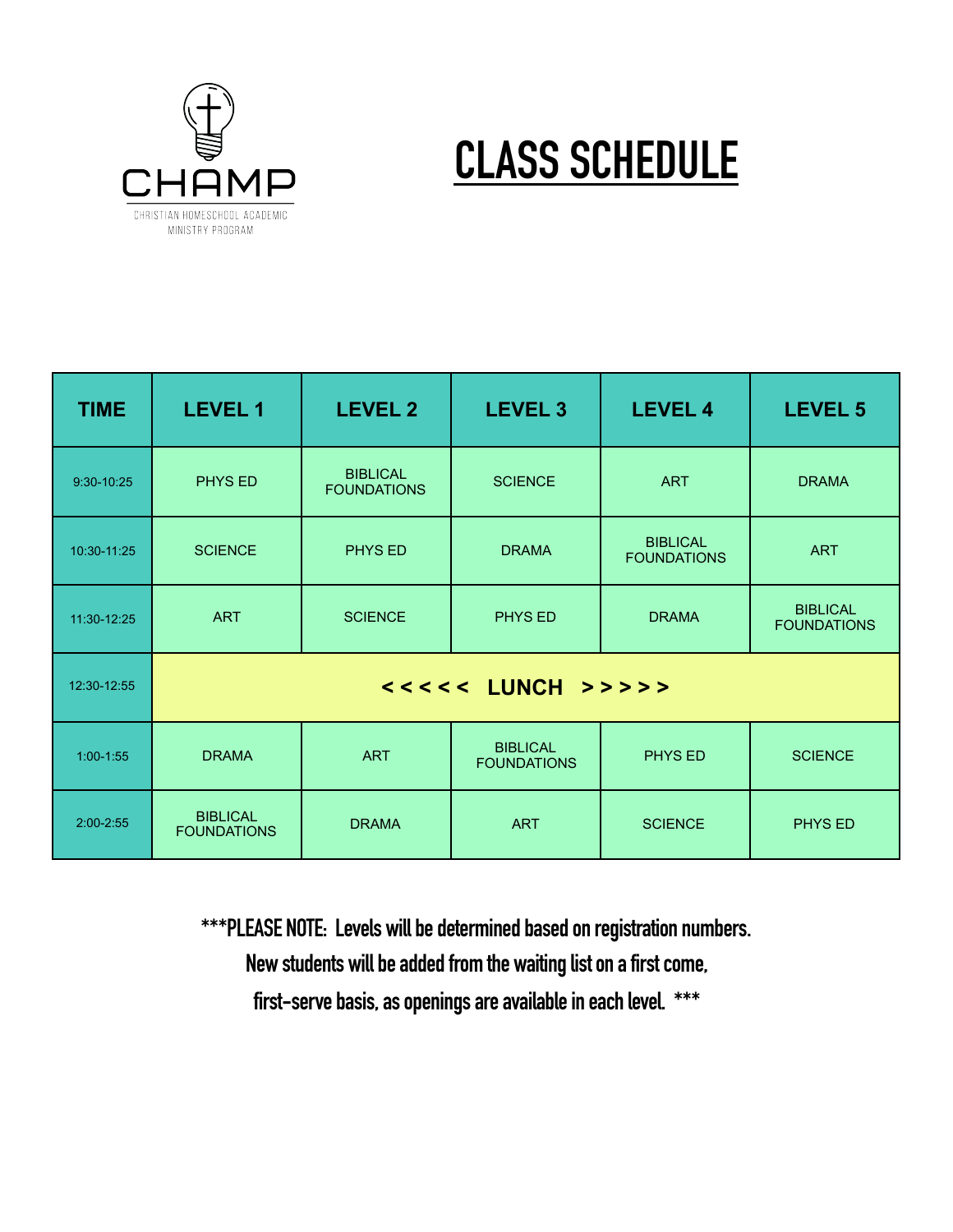# $\overline{\mathcal{F}}$

### CHAMP Society 2022/23 Calendar

### **TERM 1**

| September 22 - FIRST DAY & ORIENTATION<br>September 29 –<br>October 6 -<br>October 13 -<br>October 20 -<br>October 27 -                          |
|--------------------------------------------------------------------------------------------------------------------------------------------------|
| November 3 -<br>November 10 *NO CHAMP* REMEMBRANCE DAY WEEKEND<br>November 17 -<br>November 24 -<br>December 1 -                                 |
| December 8 -<br>December 15 - LAST DAY BEFORE CHRISTMAS<br>January 12 -<br>January 19 -<br>January 26 -                                          |
| <b>TERM 2</b>                                                                                                                                    |
| February 2 -<br>February 9 -<br>February 16 -<br>February 23 -<br>March 2 -<br>March 9 -<br><b>March 16 -</b><br><b>March 23 -</b><br>March 30 - |
| April 6 - *NO CHAMP* SPRING BREAK                                                                                                                |
| April 13 -<br>April 20 -<br>April 27 -                                                                                                           |
| May 4 -<br>May 11 - DRESS REHEARSAL/SPRING PRODUCTION                                                                                            |